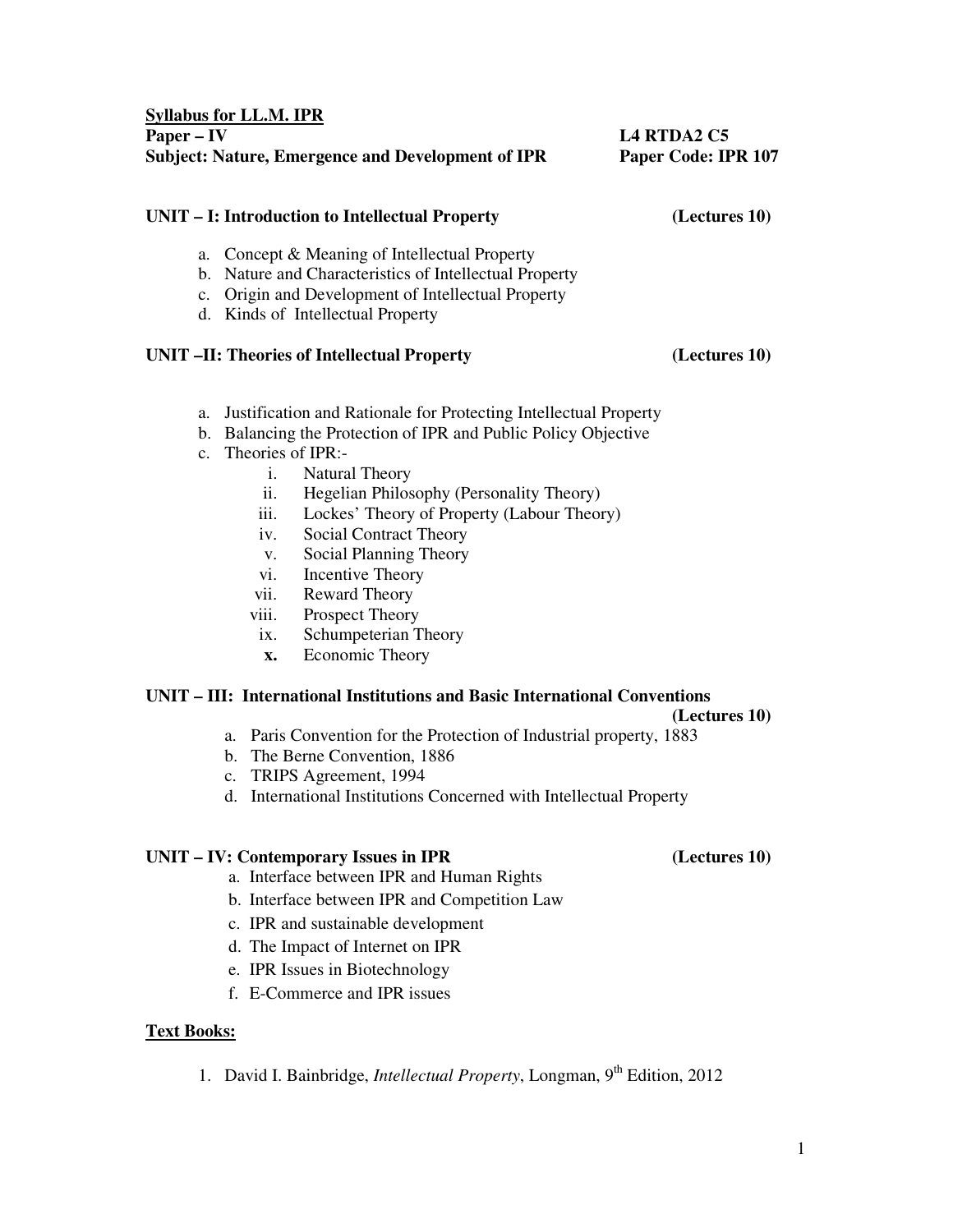2. Peter Groves, *Sourcebook on Intellectual Property Law*, Routledge-Cavendish, 1997.

- 1. Susan K Sell, Private Power, *Public Law: The Globalization of Intellectual Property Rights*, Cambridge University Press, 2003
- 2. N.S. Gopalakrishnan & T.G. Ajitha, *Principles of Intellectual Property*, Eastern Book Company, 2<sup>nd</sup> Edition, 2014
- 3. Jayashree Watal, *Intellectual Property Rights in the WTO and Developing Countries*, Oxford University Press, 2001
- 4. Lionel Bently & Brad Sherman, *Intellectual Property Law,* Oxford University Press, 3<sup>rd</sup> Edition, 2008
- 5. Peter Drahos, *A Philosophy of Intellectual Property*, Dartmouth Pub Co, 1996
- 6. Duggal Pavan, *Legal Framework on Electronic Commerce & Intellectual Property Rights*, Universal Publishing House, 2014
- 7. Paul Torremans, *Intellectual Property And Human Rights*, Kluwer Law International, 2008
- 8. Steven D Anderman, *Interface Between Intellectual Property Rights and Competition Policy*, Cambridge University Press, 2007.
- 9. Philippe Cullet, *Intellectual Property Protection and Sustainable Development*, Lexis Nexis, 2005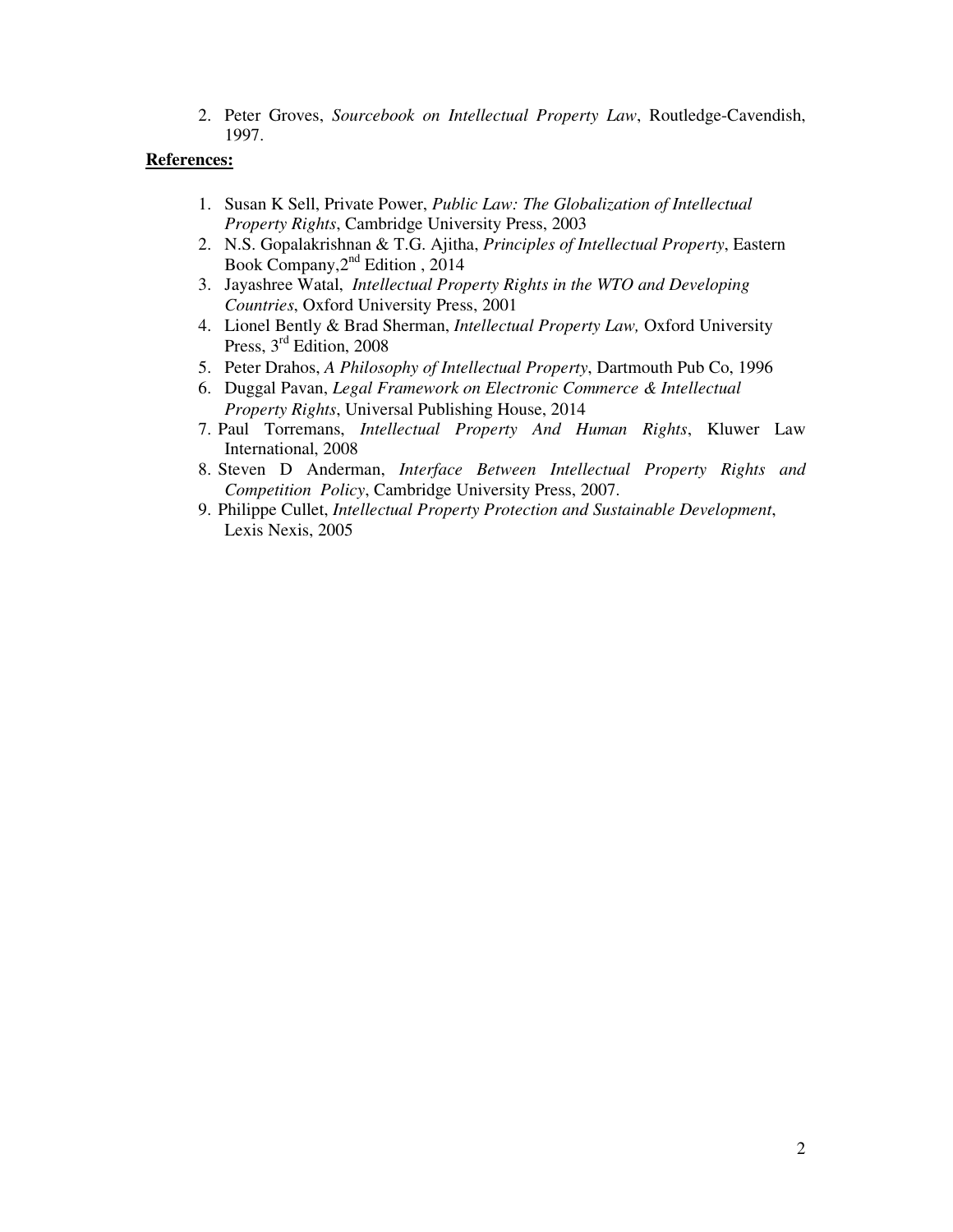# **UNIT – I: Introduction to Copyright (Lectures 10)**

# **a. Introduction**

- i. Evolution of Copyright Law in India
- ii. Nature and Scope of Copyright
- iii. Pre-requisites for Copyright
- iv. Copyright and its relationship with other IPRs **b. International Conventions**

# **and Treaties**

- i. Berne Convention for the Protection of Literary and Artistic Works, 1883
- ii. Universal Copyright Convention, 1952
- iii. TRIPS Agreement, 1994
- iv. WIPO Copyright Treaty, 1996
- v. International Copyright Order, 1999

# **UNIT –II: Subject Matters of Copyright (Lectures 10)**

- a. Work in which Copyright Subsists
- b. Authorship *vis- a vis* Ownership
- c. Copyrights: Economic and Moral Rights
- d. Duration of Copyright
- e. Copyright Issues in Digital Environment
- f. Assignment and Licensing

# **UNIT – III: Limitations, Infringement & Enforcement of Copyright (Lectures 10)**

- a. Limitation and Exceptions of Copyright
- b. Infringement
- c. Remedies
- d. Enforcement of Copyright at National and International Level

# **UNIT – IV: Neighboring Rights (Lectures 10)**

- **a.** Origin and Development
- **b.** Rationale for Protection
- **c.** Copyright vis-a vis Neighboring rights
- **d.** International Treaties:
	- i. Rome Convention for the Protection of Performers, Producers of Phonograms and Broadcasting Organisations 1961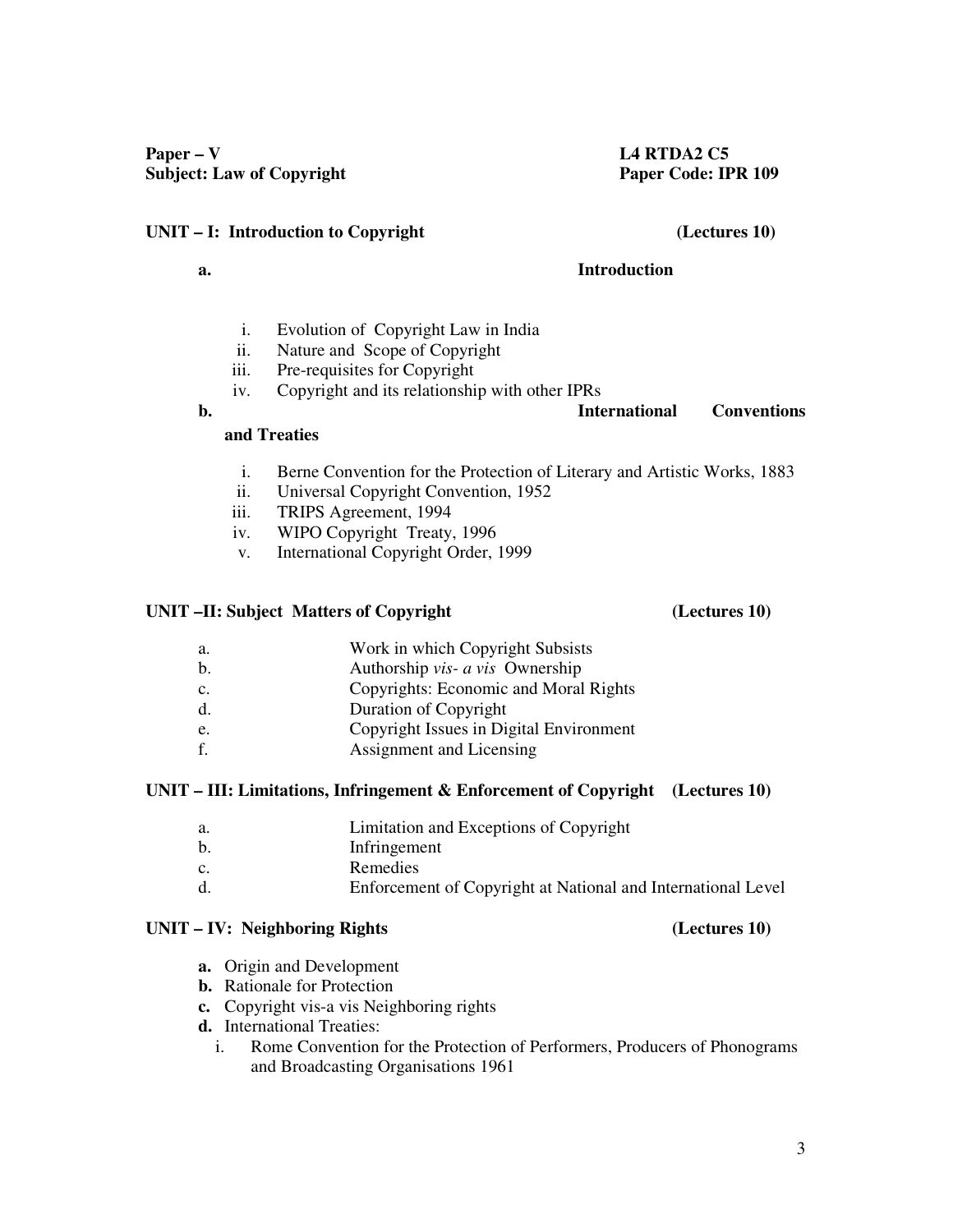- ii. Geneva Convention for the Protection of Producers of Phonograms Against Unauthorized Duplication of Their Phonograms Phonograms Convention, 1971
- iii. Brussels Satellites Convention, 1974
- iv. TRIPS Agreement, 1994
- v. WIPO Performances and Phonograms Treaty, 1996
- vi. Beijing Treaty on Audiovisual Performances, 2012
- **e.** Performers Rights
- **f.** Broadcasting organizations rights
- **g.** Rights of the Producers of Phonograms
- **h.** Economic and Moral Rights
- **i.** Exceptions
- **j.** Infringement and Remedies

## **Text Books:**

- 1. Kevin Garnett, Jonathan Rayner James, Gillian, *Copinger and Skone James on Copyright*, Sweet & Maxwell, London**,** 2013
- 2. P. Narayanan, *Copyright and Industrial Designs*, Third Edition, Eastern Law House, New Delhi, 2007

- 1. David Nimmer, Nimmer on Copyright, Lexis Nexis, 2010
- 2. W R Cornish, *Intellectual Property: Patents Copyright Trademarks and allied rights*, Sweet & Maxwell, London**,** 2010.
- 3. S. Sivakumar & Lisa P. Lukose, *Broadcasting Reproduction Right in India: Copyright and Neighbouring Right Issues,* ILI, New Delhi, 2013
- 4. A.K. Kaul & V.K.Ahuja, *Law of Copyright: From Gutenberg's Invention to Internet*, University of Delhi, Delhi, 2001.
- 5. Ananth Padmanabhan, *Intellectual Property Rights Infringement and Remedies*, Lexis Nexis, 2012
- 6. Mira Sundara Rajan, Moral Rights: Principles, Practice, and New Technology, Oxford University Press, 2011
- 7. Neil Weinstock Netanel, *Copyright's Paradox*, Oxford University Press, 2008.
- 8. Robert A Gorman, Jane C. Ginsburg, *Copyright Cases and Materials*, Foundation Press, 2011
- 9. Paul Goldstein , *International Copyright: Principles, Law, and Practice*, Oxford University Press, 2012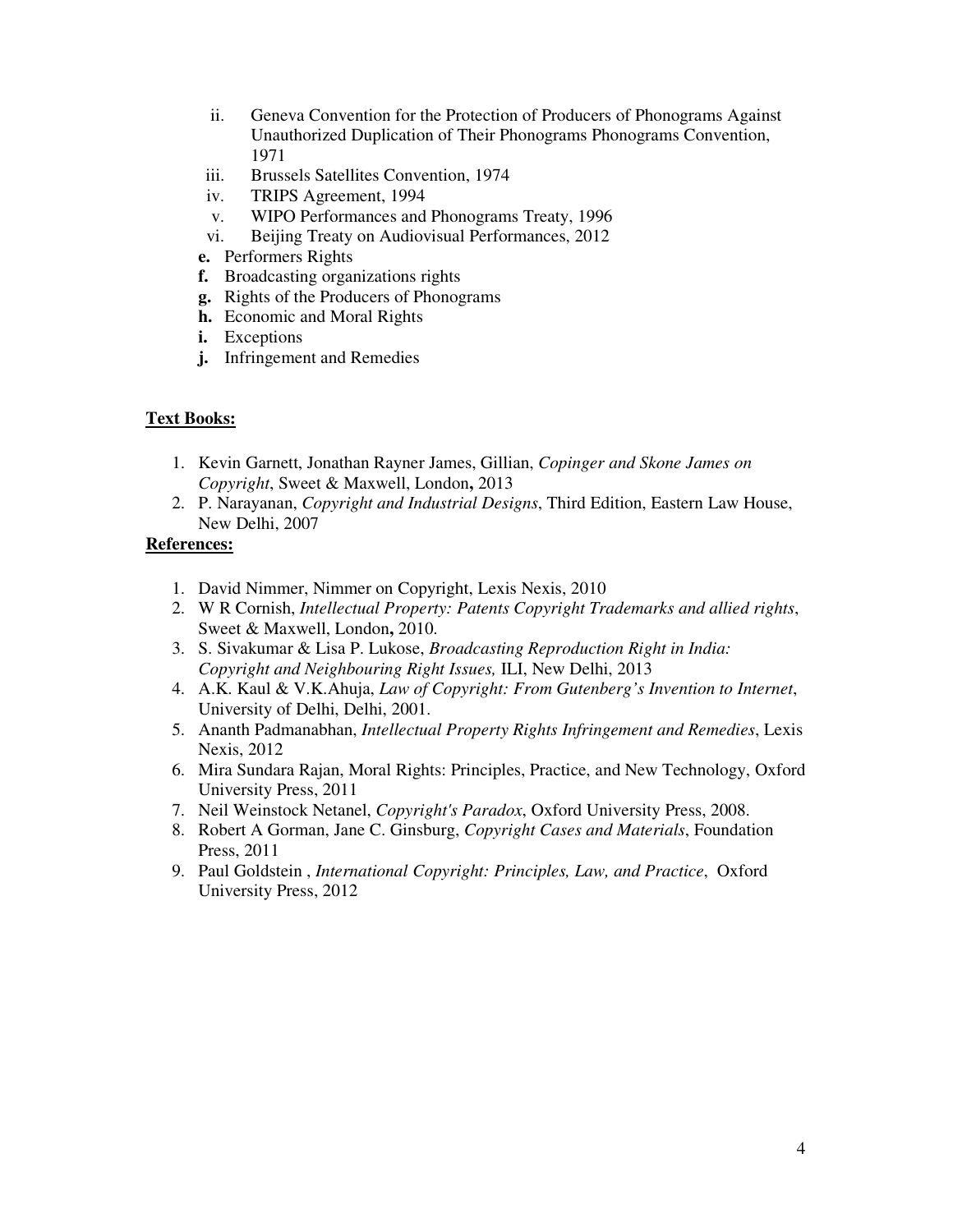## Paper – VI L4 RTDA2 C5 **Subject: Law of Patents Paper Code: IPR 102**

## **UNIT – I: Introduction (Lectures 10)**

a. Evolution of Patents in India

## b. International Treaties on Patents

- i. Paris Convention
- ii. TRIPS
- iii. Budapest Treaty
- iv. PCT

## **UNIT – II: Patentability and Procedures for Grant of Patents (Lectures 10)**

- a. Patentable and Non Patentable Inventions
- b. Pre-requisites Novelty, Inventive Step, Industrial Application
- c. Prior Art, Anticipation, & Person Skilled in the Art
- d. Procedures for Filling Application
- e. Specifications Provisional and Complete Specifications
- f. Priority dates
- g. Pre-Grant and Post Grant Opposition
- h. Grant and sealing of Patents
- i. Rights of Patentee
- j. Term of Patent
- k. Surrender and Revocation of patents
- l. Restoration

## **UNIT – III: Limitations, Exceptions & Infringements (Lectures 10)**

- a. Licencing Voluntary & Non –Voluntary
- b. Assignment
- c. Fair Use
- d. Use and acquisition of inventions by Central Government
- e. Parallel Imports
- f. Claim Interpretations and Constructions
- g. Infringements & Remedies

## **UNIT – IV: Patent Authorities, Patent Agents & Emerging Issues (Lectures 10)**

- a. Controller General of Patents
- b. Patent Examiners
- c. Patent Agents
- d. IPAB
- e. Emerging Issues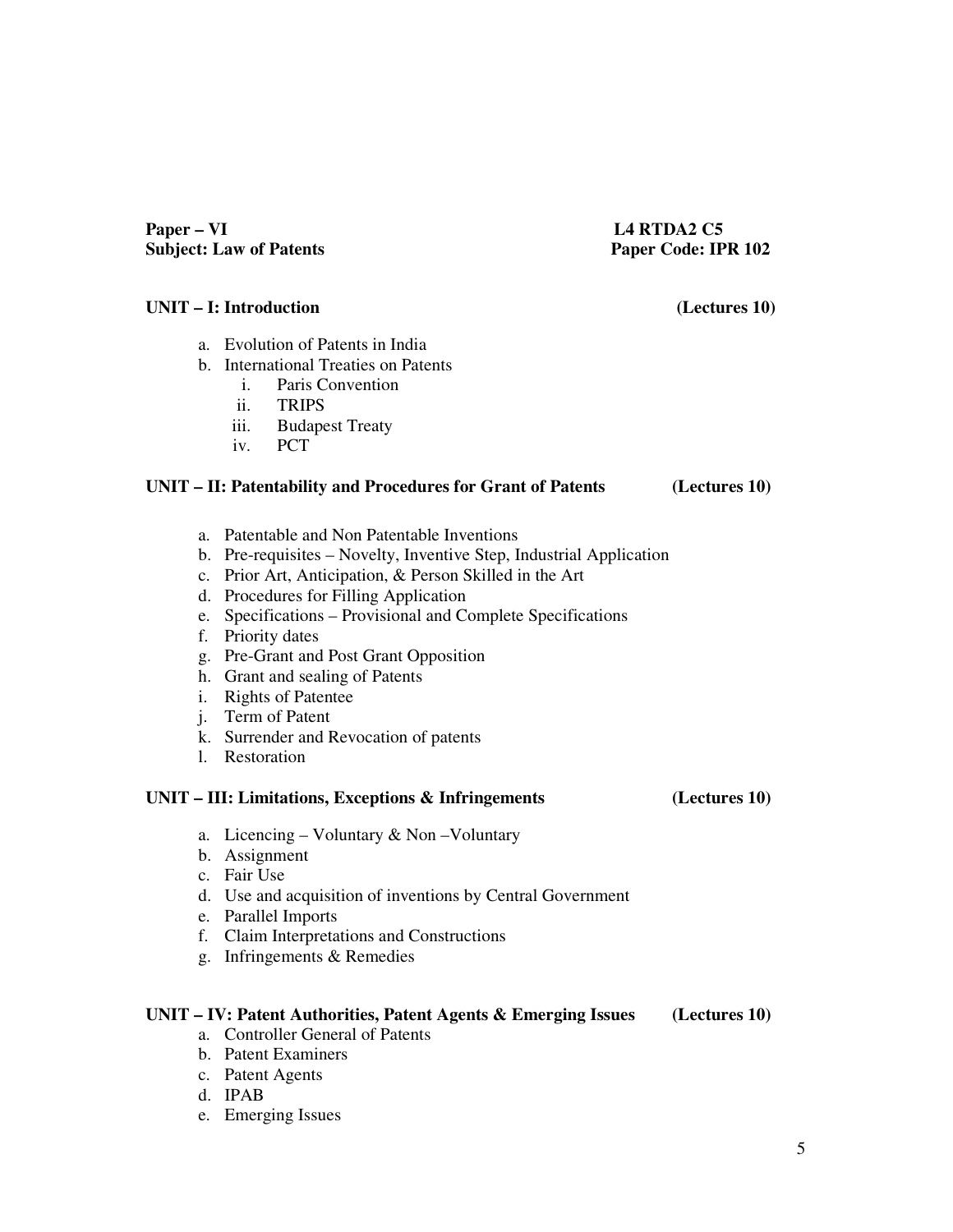- i. Patents & Computer Programs
- ii. Business Methods & Utility Patents
- iii. Bio-Informatics Patents
- iv. Patent and Human Right Issues

## **Text Books:**

- 1. Feroz Ali Khader, The *Law of Patents-With a Special Focus on Pharmaceuticals in India*, LexisNexis, 2nd Edition, 2011
- 2. Elizabeth Verkey, *Law of Patents*, Eastern Book Company, 2nd Edition, 2012

- 1. Richard Miller, Guy Burkill, Hon Judge Birss, Douglas Campbell, *Terrell on the Law of Patents*, Sweet and Maxwell, 2010
- 2. Feroz Ali Khader, *The Touchstone Effect:The Impact Of Pre-Grant Opposition On Patents*, Lexis Nexis, 2009
- 3. Donald S Chisum, *Chisum on Patents* (17 Volumes), Lexis Nexis, 2012
- 4. Janice M. Mueller, *Patent Law*, Wolters Kluwer, 2013
- 5. Martin J. Adelman et al., *Patent Law in a Nutshell*, West, 2013
- 6. Amy L. Landers, *Understanding Patent Law*, Lexis Nexis, 2012.
- 7. Ananth Padmanabhan, *Intellectual Property Rights Infringement and Remedies*, Lexis Nexis, 2012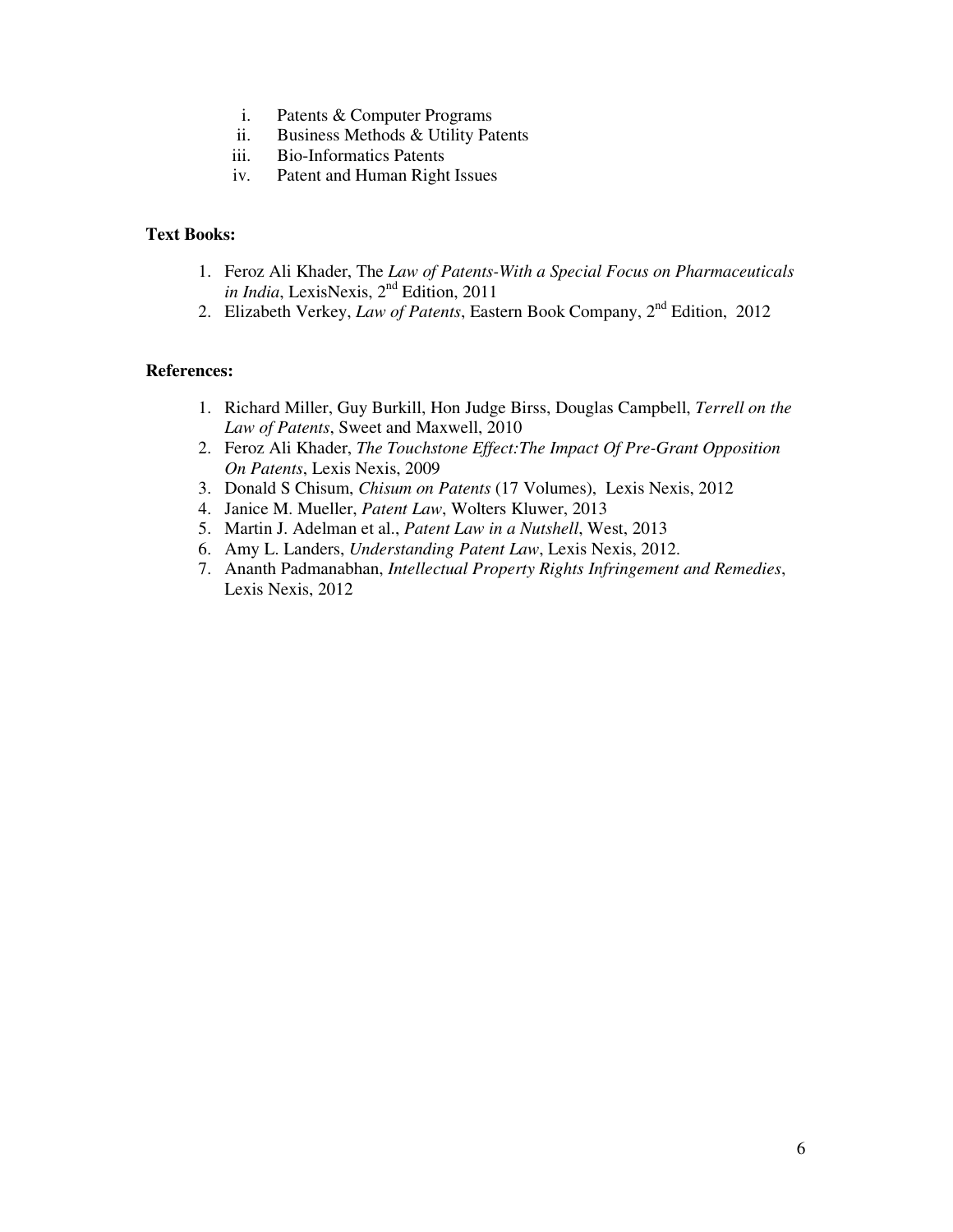## Paper – VII L4 RTDA2 C5 **Subject: Law of Trademark Paper Code: IPR 104**

## **UNIT-I: Introduction (Lectures-10)**

- a. Evolution of Trademark in India
- b. Justification
- c. International Treaties:
	- i. Paris Convention
	- ii. Madrid Agreement and Protocol
	- iii. NICE Agreement
	- iv. Trademark Law Treaty
	- v. Singapore Law Treaty
	- vi. TRIPS
- d. Kinds of Trademarks: Registered and Unregistered Trademarks, Conventional & Non-Conventional Trademarks, Service Mark, Collective Marks, Certification Marks, Well Known Trademarks

## **UNIT-II: Registration of Trademarks (Lectures-10)**

## a. Pre-requisites

- b. Absolute and Relative Grounds for Refusal of Registration
- c. Concept of Deceptive Similarity and its Applicability in Registration
- d. Procedure for Registration
- e. National and International Registration

## **UNIT-III: Commercial Exploitation of Trademarks and IPAB (Lectures-10)**

- a. Rights of Proprietor
- b. Assigment, Licensing and Transmission of Trademark
- c. IPAB

# **UNIT-IV: Infringement and Passing off (Lectures-10)**

- a. Infringement
- b. Goodwill and Passing off
- c. Remedies
- d. Trademark Issues in Cyberspace

# **Text Books:**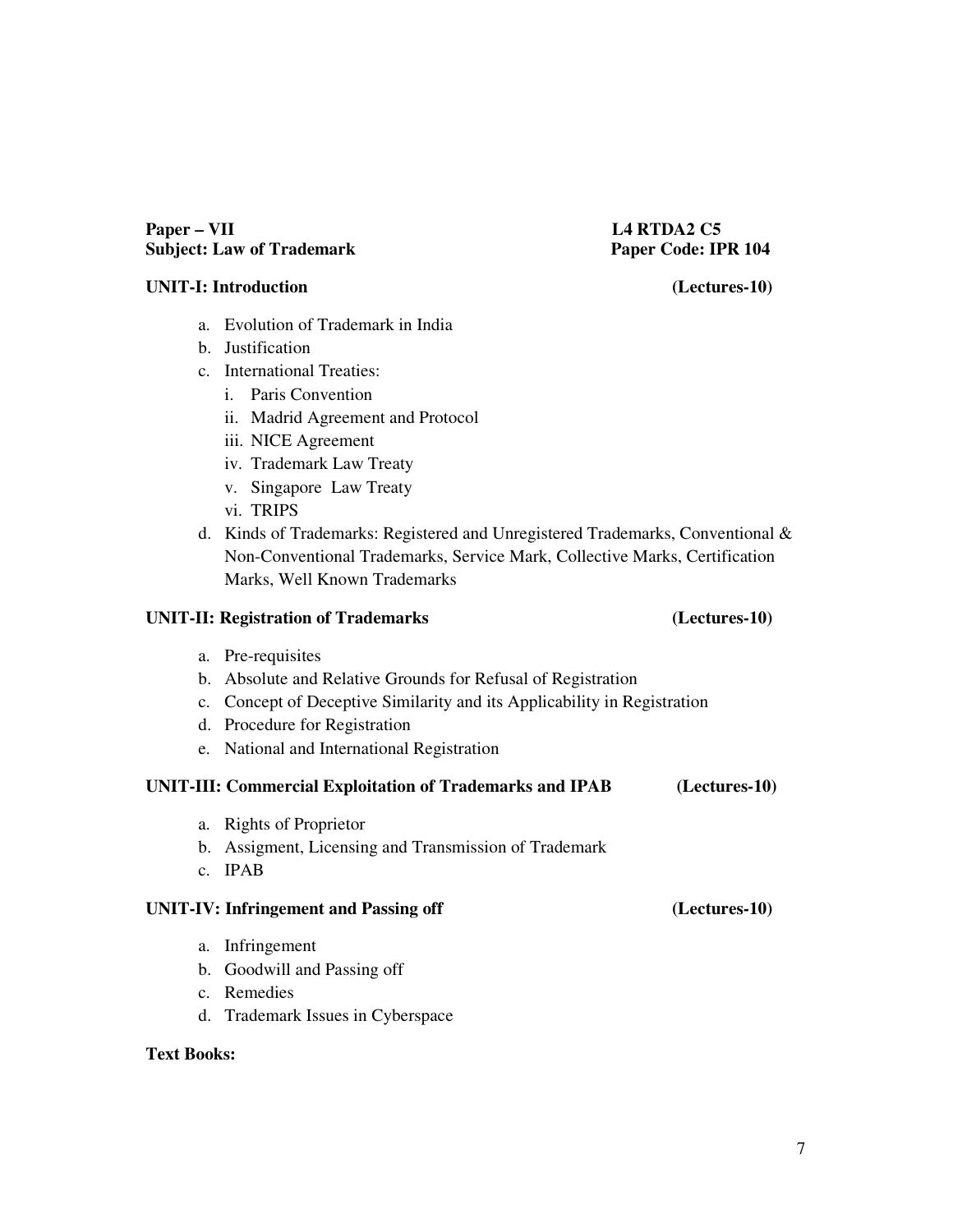- 1. K C Kailasam and Ramu Vedaraman, *Law of Trademarks including International Registration under Madrid Protocol and Geographical Indications*, Lexis Nexis, 2013
- 2. A. K. Bansal, Law *of Trademark in India*, Thomson & Reuter, 2014

- 1. David T Keeling, David Llewelyn, *Kerley's law of Trade Marks and Trade Names, Sweet and Maxwell*, 15<sup>th</sup> Edition, 2014.
- 2. Narayanan, *Trade Marks and Passing Off,* Eastern Law House, 2004
- 3. Ananth Padmanabhan, *Intellectual Property Rights Infringement and Remedies*, Lexis Nexis, 2012
- 4. Christopher Wadlow, *The Law of Passing Off: Unfair Competition by Misrepresentation*, Sweet and Maxwell, 2011.
- 5. David Lindsay, *International Domain Name Laws*, Hart Publishing, 2007.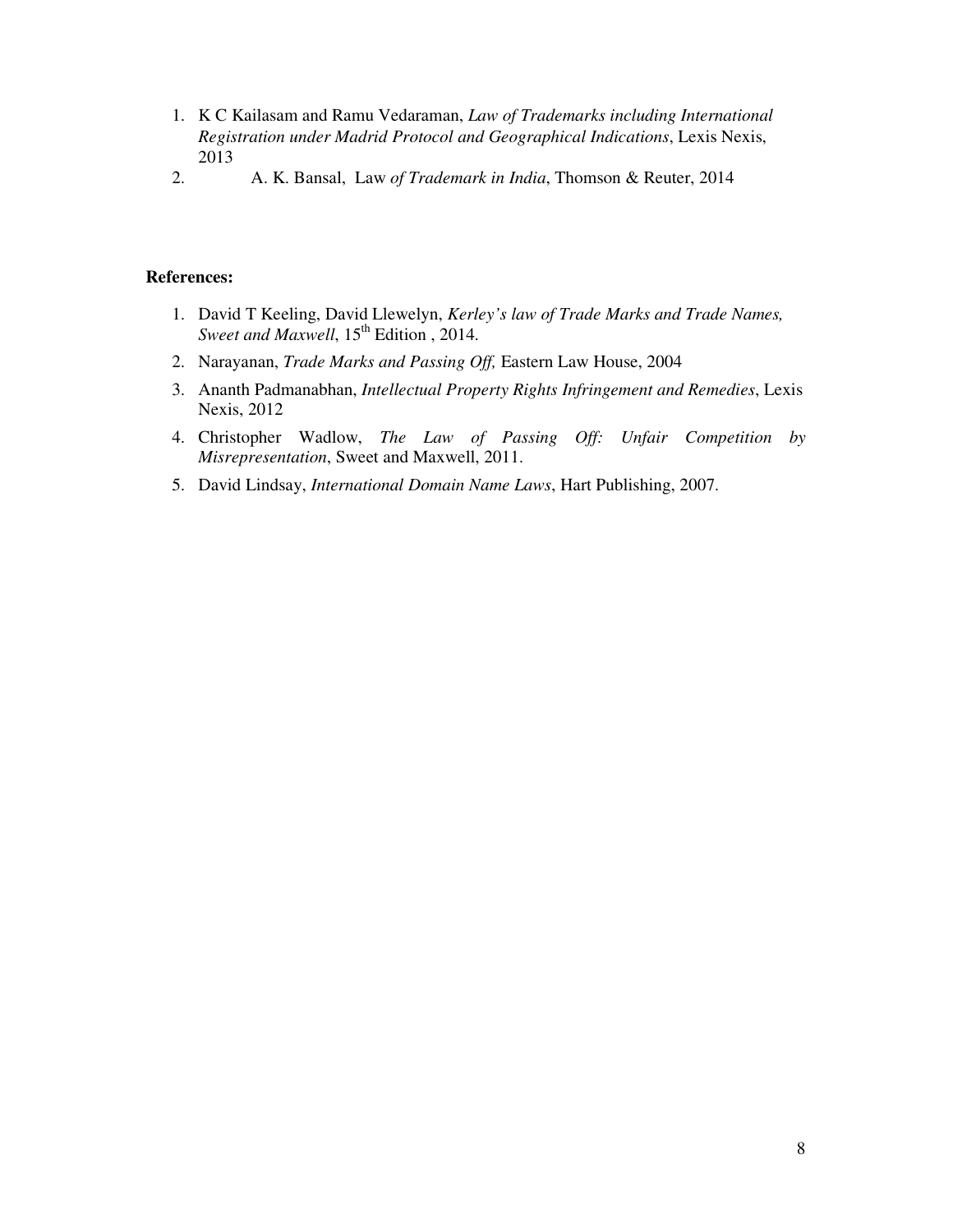| Paper - VIII<br><b>Subject: Law of Designs, Layout Designs and</b> |                                                            | <b>L4 RTDA2 C5</b><br>Paper Code: IPR 106 |  |
|--------------------------------------------------------------------|------------------------------------------------------------|-------------------------------------------|--|
|                                                                    | <b>Geographical Indications</b>                            |                                           |  |
| <b>UNIT-I: Industrial Designs</b>                                  |                                                            | (Lectures-10)                             |  |
| a.                                                                 | Introduction                                               |                                           |  |
|                                                                    | b. Evolution                                               |                                           |  |
|                                                                    | c. Justification                                           |                                           |  |
|                                                                    | d. International Treaties                                  |                                           |  |
|                                                                    | i. Paris Convention                                        |                                           |  |
|                                                                    | ii. Hague Agreement                                        |                                           |  |
|                                                                    | iii. Locarno Agreement                                     |                                           |  |
|                                                                    | iv. TRIPS                                                  |                                           |  |
|                                                                    | e. Industrial Design Act, 2000                             |                                           |  |
| f.                                                                 | Interface Between Design, Copyrights and Trademarks        |                                           |  |
|                                                                    | <b>UNIT-II: Semiconductor and Layout Designs</b>           | (Lectures-10)                             |  |
| a.                                                                 | Introduction                                               |                                           |  |
|                                                                    | b. Evolution                                               |                                           |  |
|                                                                    | c. Justification                                           |                                           |  |
|                                                                    | d. International Treaties:                                 |                                           |  |
|                                                                    | <b>Washington Treaty</b><br>i.                             |                                           |  |
|                                                                    | ii. TRIPS                                                  |                                           |  |
| e.                                                                 |                                                            | The                                       |  |
|                                                                    | Semiconductor Integrated Circuits Layout-Designs Act, 2000 |                                           |  |
|                                                                    | <b>UNIT III: Geographical Indications-I</b>                | (Lectures-10)                             |  |
| a.                                                                 | Introduction                                               |                                           |  |
|                                                                    | b. Evolution                                               |                                           |  |
|                                                                    | c. Justification                                           |                                           |  |
|                                                                    | d. International Treaties:                                 |                                           |  |
|                                                                    | Paris Convention<br>i.                                     |                                           |  |
|                                                                    | ii. Madrid Agreement                                       |                                           |  |

iii. Lisbon Agreement iv. TRIPS Agreement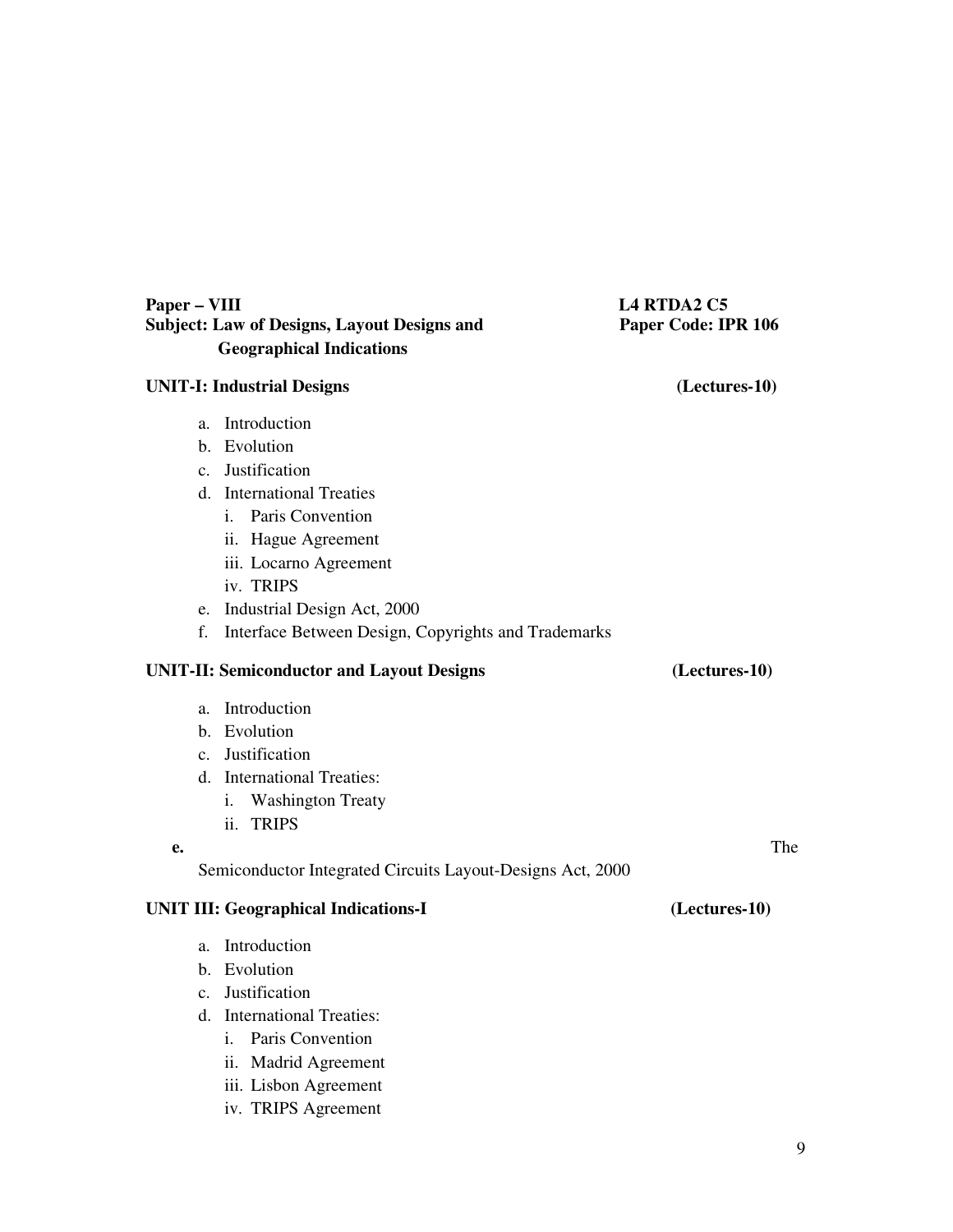## **UNIT-IV: Geographical Indications-II (Lectures-10)**

- a. Protection of GI at National Level
- b. Geographical Indication of Goods (Protection & Registration) Act, 1999
- c. Higher Level of Protection of GIs and TRIPS, Article 23 Controversy
- d. Genericides of Geographical Indications

## **Text Books:**

- 1. Ashwani Kumar Bansal, Design Law, Universal Law Publishing Company, 2012.
- 2. Latha R Nair & Rajendra Kumar, *Geographical Indications: A Search For Identity,*  Lexis Nexis*,* 2005

- *1.* Tapan Kumar (Ed.), *WTO, TRIPS and GIs*, New Century Publications, 2014
- *2.* Dev Gangjee*, Relocating the Law of GI,* Cambridge University Press, 2012
- 3. K C Kailasam and Ramu Vedaraman, *Law of Trademarks including International Registration under Madrid Protocol and Geographical Indications*, Lexis Nexis, 2013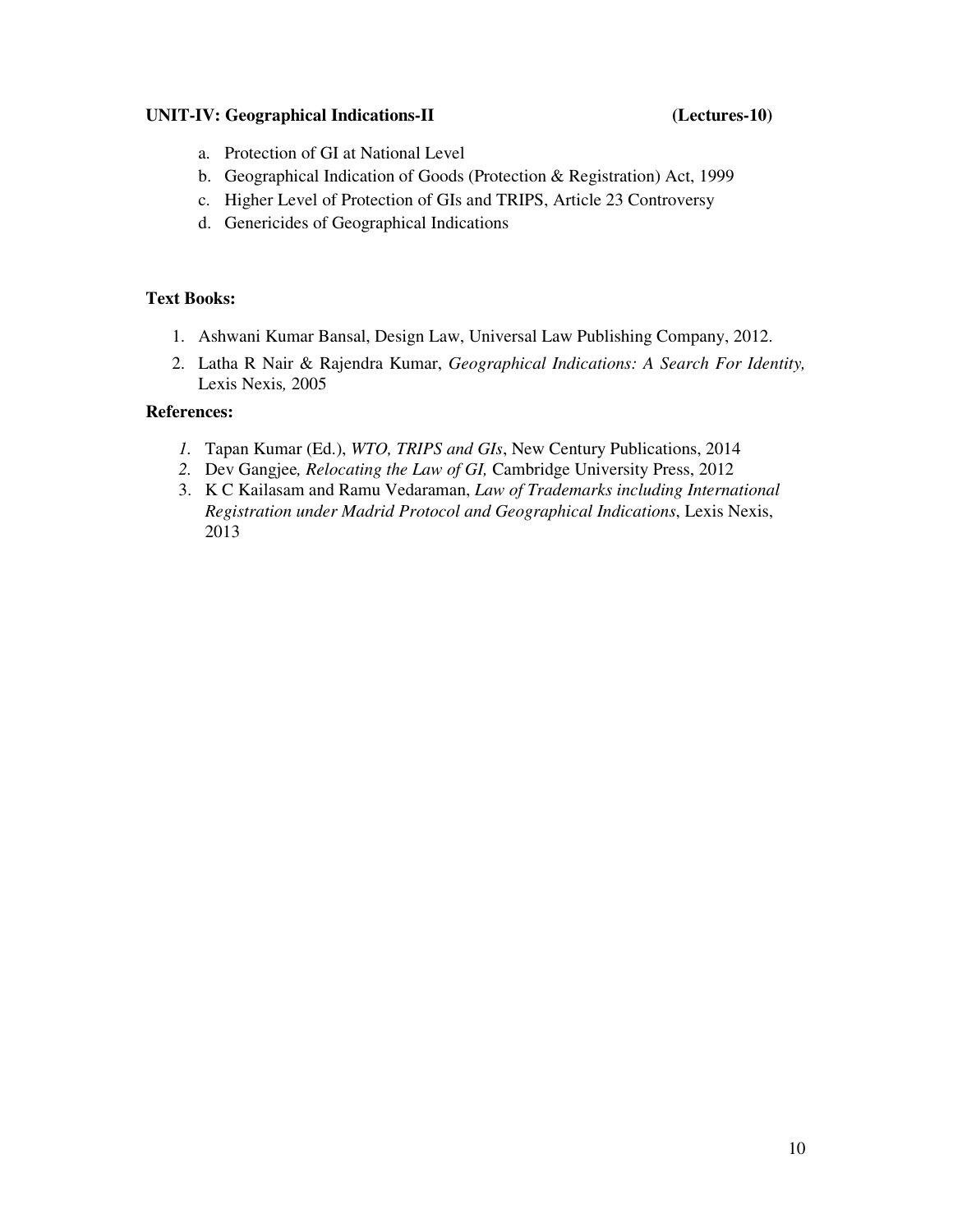## Paper – IX L4 RTDA2 C5 **Subject: Protection of Plant Varieties & Traditional Knowledge Paper Code: IPR 106**

## **UNIT – I: Introduction Lectures-10)**

- a. Introduction to Plant Varieties  $-$  Law & Science
- b. Evolution of Plant Patents & Plant Varieties Protection
- c. Justification for IP Protection
- d. UPOV
- e. Essential Requirements- NDUS
- f. Kinds of Varieties
- g. Registration of Varieties

## **UNIT – II: Rights, Limitations & Infringement (Lectures-10)**

- a. Exclusive Rights
- b. Breeders' Rights v. Farmers' Rights
- c. Researcher's Rights; Farmers' rights and Rights of Communities
- d. Compulsory Licence
- e. Benefit Sharing
- f. Infringement & Remedies

## **UNIT – III: Traditional Knowledge (TK) (Lectures-10)**

- a. Meaning, Nature and Characteristics
- b. Need for protection of TK
	- i. Equity Considerations
	- ii. Conservation Motive
	- iii. Preservation of Traditional Practices and Cultures
	- iv. For Indigenous Peoples' Participation in Development Process
	- v. To Facilitate Access
	- vi. For the Conservation of Environment and Management of Bio Diversity
- c. International Initiatives on TK Protection
	- i. Rio Declaration on Environment and Development (1992)
	- ii. The Convention on Biological Diversity, 1992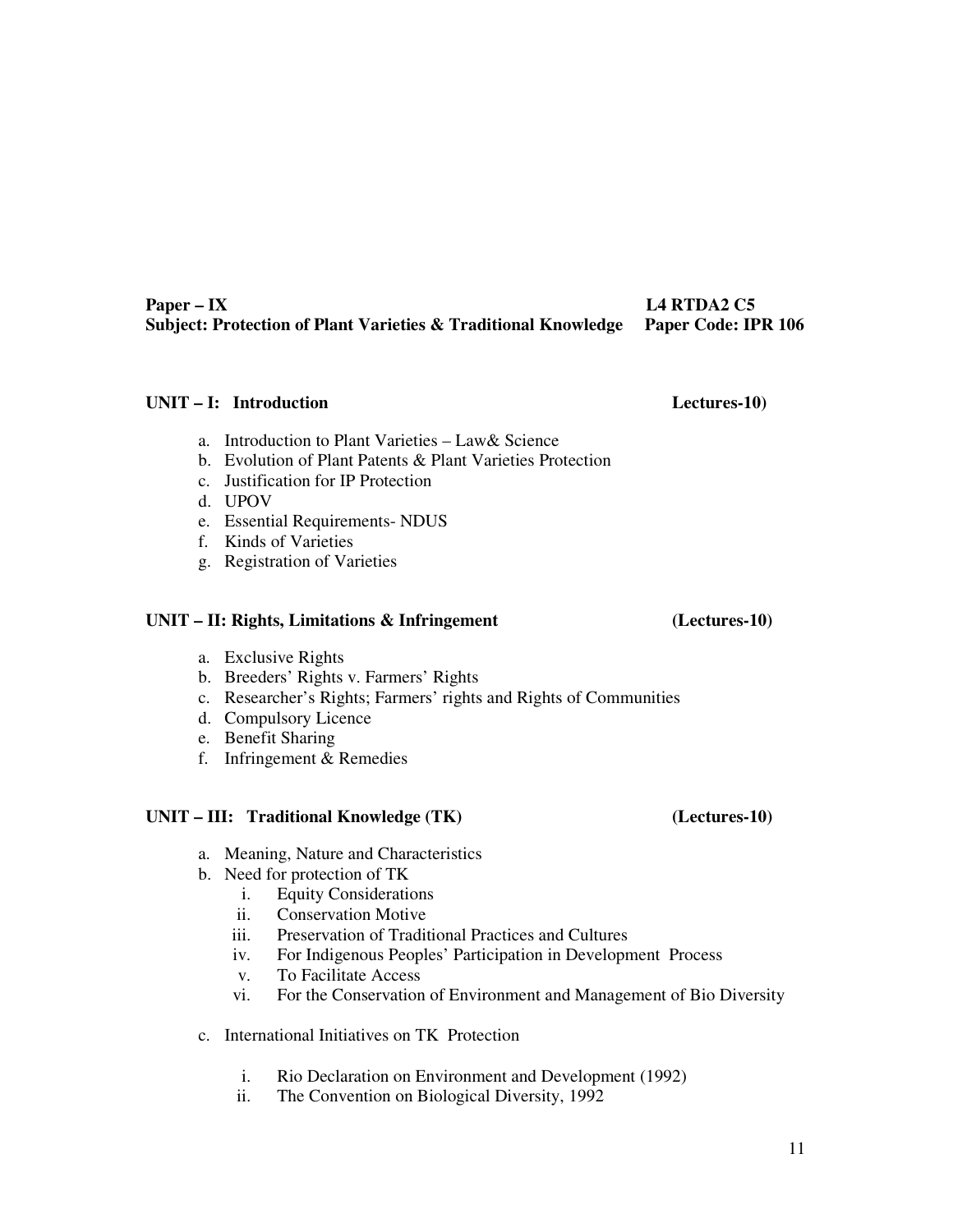- iii. Bonn Guidelines on Access to Genetic Resources and the Fair and Equitable Sharing of Benefits Arising out of their Utilization, 2002
- iv. International Treaty on Plant Genetic Resources for Food and Agriculture, 2001
- v. The FAO International Code of Conduct for Plant Germplasm Collecting and Transfer, 1993
- vi. Convention Concerning Indigenous Peoples in Independent Countries, 1986
- vii. Declaration of Principles of the World Council of Indigenous Peoples, 1984
- viii. Kari-Oca Declaration and the Indigenous Peoples' Earth Charter, 1992
- ix. The Mataatua Declaration on Cultural and Intellectual Property Rights of Indigenous Peoples, 1993
- x. Doha Ministerial Declaration, 2001
- xi. UN Declaration on the Rights of Indigenous Peoples, 2007
- xii. The Nagoya Protocol, 2010
- xiii. Other TRIPS Plus initiatives
- d. International bodies and Institutions responsible for the Protection of TK

### **UNIT – IV: Traditional Knowledge and IPR (Lectures -10)**

- a. Interface between IPR & TK
	- i. Protection of Traditional Knowledge under the Existing Modes of Intellectual Property and Issues thereof
	- ii. Concepts of Prior Informed Consent (PIC) and Agreement to befit sharing (ABS)
- b. National Initiatives
	- i. Defensive protection of TK through legislative efforts: Constitutional Provisions, The Biological Diversity Act, 2002; Protection of Plant Varieties and Farmers' Rights Act, 2001; The Patent Amendment Acts 2002 and 2005; The Geographical Indications of Goods (Registration and Protection) Act, 1999 ;The Scheduled Tribes and Other Traditional Forest Dwellers (Recognition of Forest Rights) Act, 2006 etc.
	- ii. TKDL
	- iii. Need for a *sui generis* protection

### **Text Books:**

1. Elizabeth Verkey, *Law of Plant Varieties Protection*, Eastern Book Company, 2007

- 1. Anthony J. Stenson and Tim S. Gray, *The Politics of Genetic Resource Control,*  Macmillan Press Ltd., London, 1999
- 2. Brush S.B & D. Stabinsky (ed.), *Valuing Local Knowledge- Indigenous people and Intellectual Property Rights*, Island Press, Covelo, California, 1996